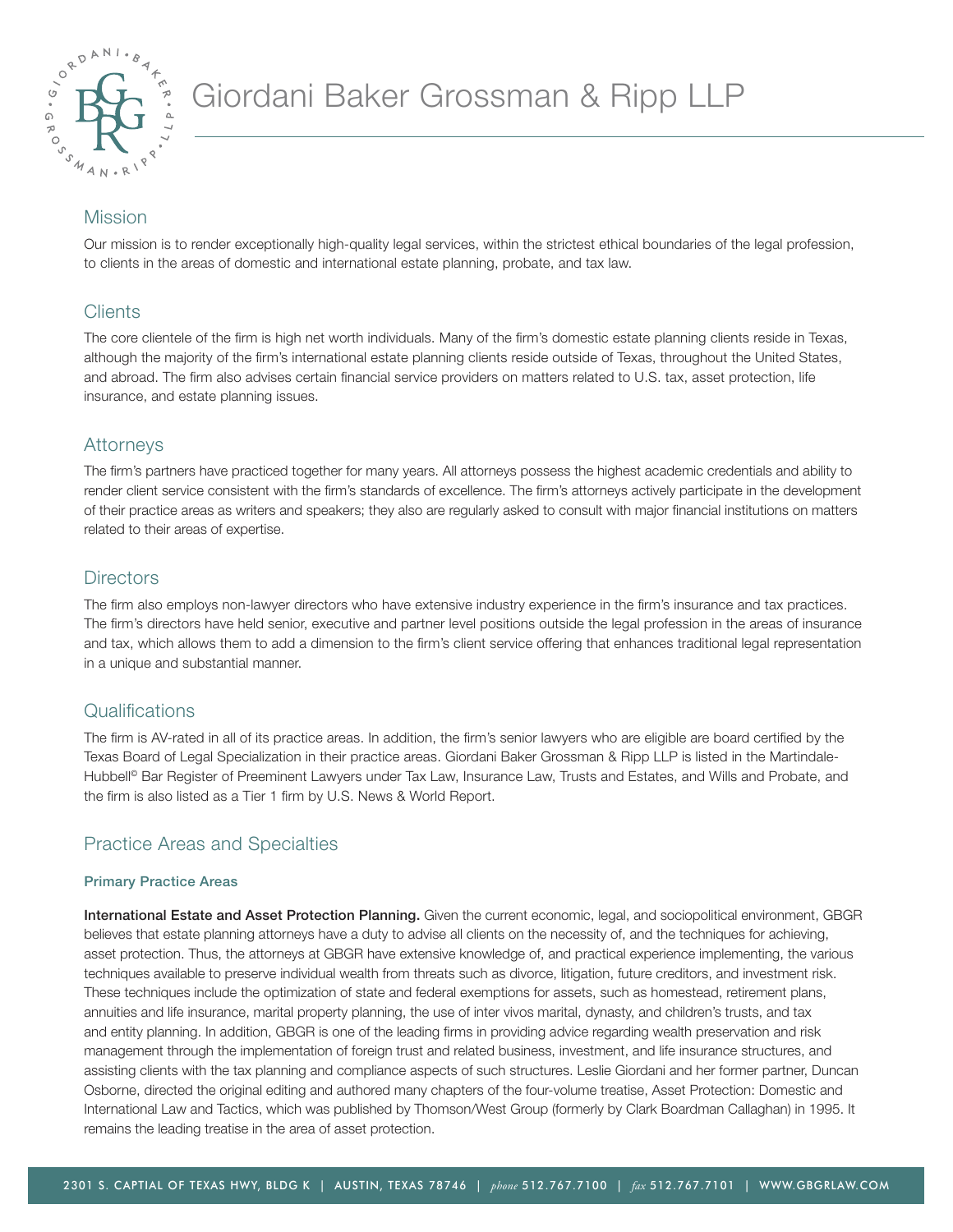The attorneys at GBGR maintain strong relationships with fiduciaries, money managers, and attorneys in more than a dozen foreign jurisdictions, and ensure the continued integrity of international planning by conforming to strict due diligence and "know your client" policies. In the area of "outbound" international estate planning, GBGR attorneys are experienced in assisting U.S. clients with settling offshore trusts and forming various foreign entities that provide clients with a comfortable balance of control and protection of assets, allowing clients to manage their family's wealth risk and accumulate assets for future generations.

With respect to "inbound" international estate planning, attorneys at GBGR advise non-U.S. clients with respect to both preimmigration planning and planning for the transfer of wealth to their U.S. family members, primarily through the use of domestic or foreign trusts. The firm also assists U.S. taxpayers and non-U.S. trustees with managing the complex U.S. tax aspects of foreign non-grantor trusts. In addition, with respect to international private clients, GBGR attorneys provide advice on the applicable multijurisdictional tax and treaty issues they face, whether in connection with family members or business interests in the U.S., with pre-immigration planning, or with the tax treatment of trusts or entities they have created or plan to create.

Private Placement Life Insurance Planning and Insurance Dedicated Funds. For the past 25 years, GBGR professionals have advised clients in the acquisition of very large international and domestic private placement life insurance policies. GBGR's insurance group, with the technical and analytical support of life insurance industry veteran, Bob Chesner, possesses unparalleled expertise and experience in the rapidly growing private placement life insurance marketplace, which positions it to deliver the very highest level of service in this area. The firm recognizes that estate planning in the high net worth market is evolving beyond the traditional role of implementing planning strategies that reduce taxes at death to encompass the broader and more immediate issues of investment and income tax planning. GBGR assists its clients with the purchase of private placement variable life insurance as an investment-oriented strategy that can dramatically improve the tax efficiency of a client's investment portfolio while providing meaningful tax mitigation strategies at the insured's death. Leslie Giordani and Bob Chesner are the co-authors of Bloomberg BNA's Tax Management Portfolio 870, 1st, "Private Placement Life Insurance and Annuities." GBGR's position in the private placement life insurance arena has also resulted in the firm advising both non-legal providers of private placement life insurance services as well as the investment managers who seek to participate in this growing marketplace. Specifically, GBGR's insurance team regularly counsels sophisticated asset managers and wealth advisors in the establishment and operation of insurance dedicated funds (IDFs) and their relationships with insurance carriers. *Please note that GBGR is not an insurance broker and only provides legal and non-legal advice on insurance matters; it does not sell or place any insurance or investment products.*

Domestic Estate Planning and Charitable Planning. The design and implementation of estate and wealth-transfer plans is an essential component of the firm's practice. In addition to preparing comprehensive wills and management trusts tailored toward realizing each client's unique goals and minimizing exposure to income and transfer taxes, the attorneys at GBGR employ a range of tools, from irrevocable trusts to marital property agreements to carefully-drafted beneficiary designations, in order to maximize the value of assets that can be transferred to successive generations. An integrated estate plan also involves business succession, and in some cases, private placement life insurance and international estate planning. GBGR provides expertise in all of these areas.

Because the average life span is longer, more of us can expect to spend some part of our lives unable to manage our own affairs. Court-supervised guardianships of an incapacitated individual's person and affairs can be especially burdensome. Therefore, no estate plan is complete without disability planning. The attorneys at GBGR integrate financial and medical powers of attorney with other estate documents to facilitate the most efficient and least costly management of a client's assets and affairs in the event of a disability.

Charitable planning also plays an integral role in a client's overall estate plan. GBGR attorneys employ a number of tools to help clients to both address their philanthropic concerns and maximize the benefits of all of the available tax incentives, such as charitable lead or remainder trusts, testamentary charitable trusts, private operating and grant-making foundations, supporting organizations, and donor advised funds. The process of deferred charitable giving not only involves helping clients determine which tool will best meet their objectives, but also preparing the documents and forms necessary to create a new trust or non-profit corporation, and if applicable, file the required forms with the Internal Revenue Service and governing state agencies to establish and maintain the entity's legal and tax-exempt status The firm also assists clients with identifying and selecting permissible public charities to which charitable grants may be made, as well as the documentation required to properly effectuate such grants. GBGR attorneys have also had extensive experience in assisting clients with their charitable giving outside of the United States.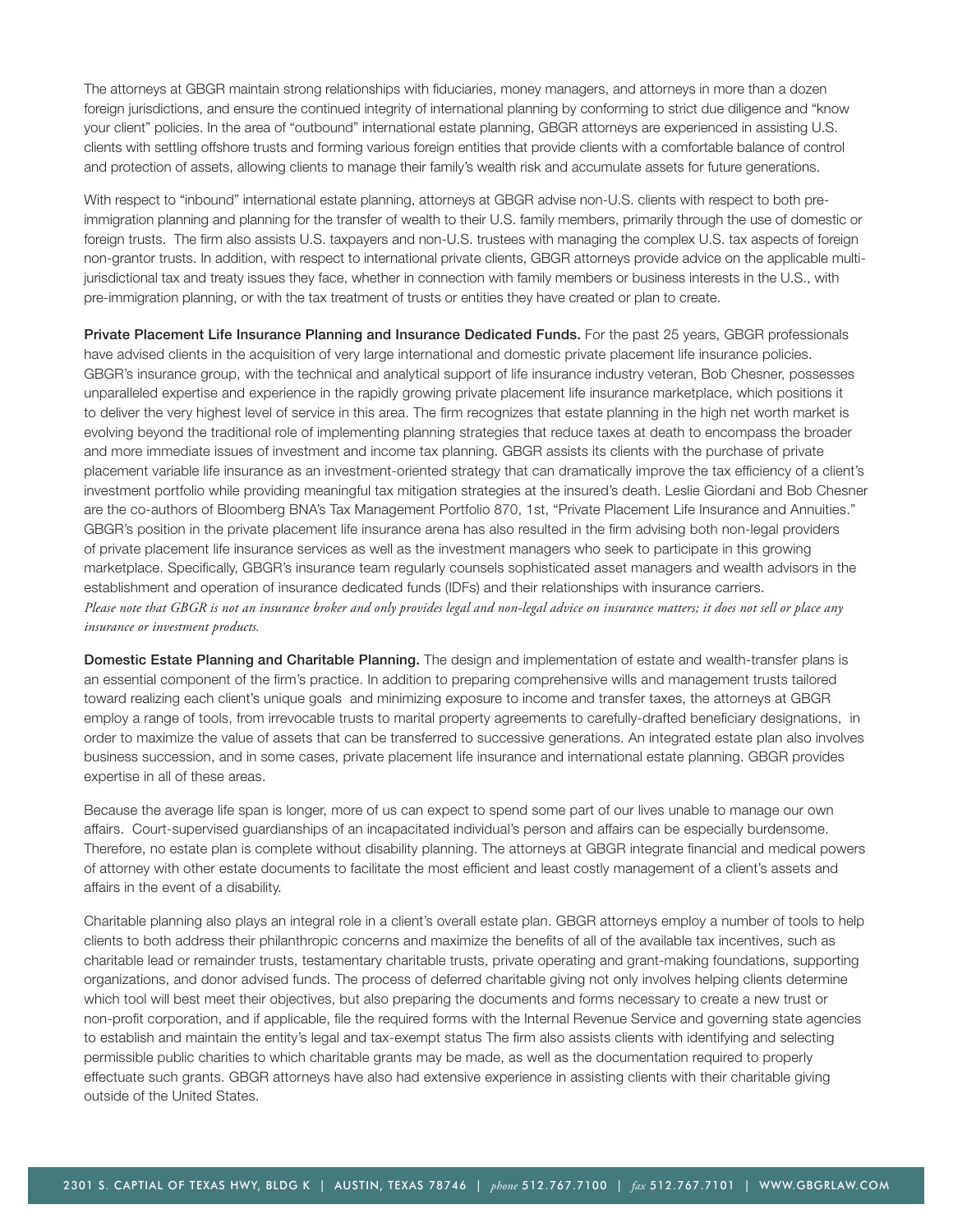Probate, Trust and Estate Administration. The firm's probate practice involves submitting wills to the court for probate and assisting the decedent's family with alternative heirship proceedings when the decedent died without a will. Once the will is probated, or heirs are determined, GBGR attorneys assist the family with administrative matters such as gathering, inventorying, and valuing assets in the estate and preparing federal estate tax returns, state death tax returns, and state and federal gift and generation-skipping transfer tax returns. For clients who have just lost a loved one, estate administration can be a daunting task. The attorneys at GBGR provide thoughtful, competent assistance in meeting deadlines and navigating them through the legal and practical aspects of the process. When appropriate, GBGR attorneys also represent beneficiaries of estates in negotiating settlements of estates, protecting beneficiaries' rights with regard to monitoring costs of administration, and advising beneficiaries in contested matters.

The firm's domestic trust administration practice involves advising trustees on the legal, tax, and practical aspects of the administration of trusts. When appropriate, GBGR attorneys also represent trust beneficiaries with respect to their rights as beneficiaries and the tax and non-tax aspects related to distributions from trusts.

Emerging and Established Business Ventures. GBGR not only assists it clients in maintaining and protecting their wealth– GBGR helps them create it. In this regard, GBGR professionals readily apply their own business and legal expertise to counsel and advise their entrepreneurial clients in planning, structuring, and implementing corporate and partnership investment and business entities, and provide legal counsel for their recurring and nonrecurring transactions, such as: buy-sell agreements, angel and later round debt and equity financing (investor and investee), executive compensation, equity compensation, vendor/ customer relationships, strategic joint ventures, succession planning, mergers and acquisitions, corporate reorganizations, and private exit and other liquidity transactions.

GBGR delivers these services to clients in a variety of industries from real estate investment and development, to technology and other services, to manufacturing and distribution of consumer tangible products. For their clients' start-up entities, GBGR professionals apply their tax, legal, and business expertise to ensure their clients conceive and incubate their entrepreneurial ventures on sound footing. As to those entities entering mature operational and exit phases (or those already there), GBGR professionals assist their clients in maintaining the course through both the expected and unexpected occurrences along the path to wealth creation. When significant monetization and liquidity events occur, GBGR can summon its specialists in the estate, insurance, and asset protection areas to ensure that resulting wealth is maintained and protected in a tax-efficient manner.

When clients expand internationally, GBGR professionals assist them with proper planning and structuring of in- and out-bound cross-border transactions, as well as with strategic offshore placement of business assets for asset protection and tax planning purposes. In a global marketplace, almost any client can find themselves faced with the prospect of tapping foreign markets. GBGR stands ready to prepare for and guide those efforts. With the assistance of GBGR's many foreign contacts and peers, GBGR is optimally positioned to provide prompt, efficient, and effective guidance.

U.S. and International Tax Planning. A common denominator and distinguishing feature of GBGR attorneys and other professionals is their deep and thorough understanding of U.S. and foreign tax and entity issues—an understanding that is essential to an effective estate, asset protection, and entity planning practice, both in the U.S. and abroad.

GBGR professionals are trained and committed to understanding the intricacies and nuances of state and federal income tax, estate and gift tax, state franchise tax, and the various charitable tax regimes. This training and commitment allow them to work with clients to define their goals, and to design and implement creative strategies to achieve those goals, always with an eye on optimum tax results. The professionals at GBGR strive to use their collective understanding of tax issues to meet each client's individual needs within the context of all relevant tax environments. Individual GBGR professionals each specialize in distinct facets of tax law, but all maintain a broad-based understanding and appreciation of income, estate, and gift tax matters. As a collaborative group, they can recognize, react to, and shape the universe of tax implications that arise from virtually any transaction in which their clients may engage.

The professionals at GBGR are well versed in the U.S. and international tax aspects of using alternative structures for the ownership of business and investment property. Their expertise includes the effective and efficient formation and taxation of pass-through entities, such as trusts and family limited partnerships, and taxable entities, such as foreign and domestic corporations. When helping a client choose the proper entity through which to conduct their business or hold investments, we tailor the entity to the client by considering such factors as (1) the client's personal preferences, (2) the level of control the client wishes to maintain over the business operation, (3) the degree of liability protection needed by the client, (4) the desired income tax treatment (e.g., separate corporate taxation, flow-through tax treatment, or disregarded entity treatment), (5) the desired estate and gift tax treatment, (6) the preferred entity form based on the type of business or investment operations, and (7) the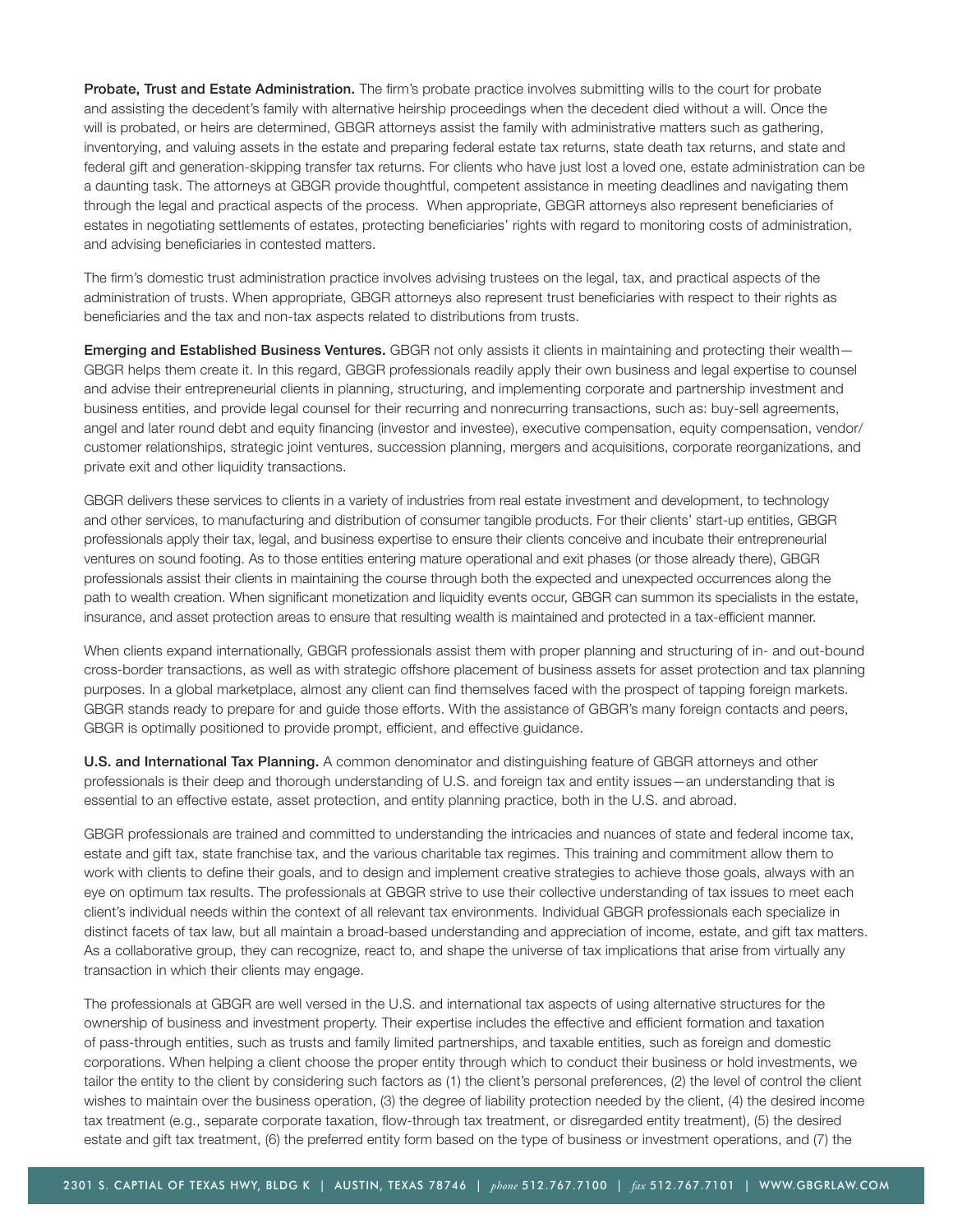appropriate state or foreign law jurisdiction. By taking into account each of these factors, GBGR can choose and structure the entity form—whether it is a trust, corporation, limited partnership, limited liability company, or other entity form—to fit each client's individual situation. After helping the client implement a business entity, we continue to educate and assist the client in the proper administration of the entity, and to facilitate business succession planning to ensure the longevity of the business.

Tax Compliance. GBGR employs senior accounting expertise in-house to provide its clients with a robust domestic and international tax compliance service. The firm offers both comprehensive and specialized accounting and tax reporting services for our private clients who seek a high level of technical expertise and personal service in a legally privileged relationship. As a law firm, communications and work product between clients and our CPA employees are subject to the attorney-client privilege.

With regard to our comprehensive tax compliance services, the tax professionals at GBGR are experienced preparers of complex federal and state income tax returns for individuals and entities, gift tax returns, and estate tax returns. In addition, GBGR represents clients before the Internal Revenue Service and state taxing authorities in the event of tax controversy. On the other hand, GBGR tax professionals sometimes are engaged as specialists who will work alongside an outside CPA firm on matters such as international compliance, fiduciary compliance and accounting, and private foundation compliance.

GBGR has a long-standing reputation for its knowledge and understanding of international tax rules and compliance with the myriad of U.S. information reporting requirements related to international accounts and assets. GBGR tax professionals also regularly assist U.S. taxpayers who have been out of U.S. compliance with their U.S. reporting obligations to come into compliance. Since 2009, the IRS has offered multiple offshore voluntary disclosure programs to U.S. persons who failed to fully report foreign assets and income. To address client needs, GBGR formally organized and staffed an international tax compliance practice group to assist such taxpayers. When a client has not been compliant with U.S. reporting obligations, GBGR professionals will evaluate whether participation in the voluntary disclosure program, streamlined compliance procedure, or another compliance method is appropriate and will prepare remedial reports, amend tax returns, and represent the client before the IRS.

### Support Services

Complex Real Estate Transactions and Lending. Many of GBGR's family office and individual private clients have accumulated large real estate portfolios that are key components of their wealth. Such real estate and its ownership are necessarily intertwined with the client's overall investment and business structures. GBGR lawyers frequently counsel clients in connection with real estate acquisitions, dispositions, joint ventures, development projects, tax-free exchanges, and all related lending transactions. Keenly aware of the tax pitfalls related to real estate portfolio ownership that becomes development activity, GBGR guides clients to achieve desired tax results and avoid undesired surprises. Income, estate, and gift tax issues and the related real estate issues are analyzed simultaneously by GBGR professionals versed in both areas. In addition, GBGR attorneys have gained significant experience in negotiating and structuring complex real estate lending transactions. Due to GBGR's ability to examine a client's financial issues holistically, GBGR can structure such loans advantageously not only as to the real estate transaction itself, but also taking into account tax, estate planning, and asset protection considerations.

Insurance Consultation and Administration; Captive Insurance Companies. Under the direction of Bob Chesner, a veteran insurance industry executive, GBGR's insurance group is uniquely positioned to advise clients comprehensively about all of their insurance needs and whether such needs are best met with commercial coverage, through a captive insurance company (in appropriate cases), or a combination of the two. A natural extension of the firm's risk-based approach to counseling wealthy individuals, GBGR's expertise in the property and casualty insurance area enables clients or their family offices to access objective information and advice about their various coverages (e.g., property, auto, aircraft, art, umbrella, etc.). A thorough review by the GBGR insurance group of a client's property and casualty exposures often reveals opportunities for improved coverage at a reduced cost and occasionally implicates the use of a captive insurance company and other insurance hedging techniques. After the initial review, the GBGR insurance group provides on-going monitoring and administration of the insurance program. In addition, and separate from GBGR's work in private placement life insurance planning, the firm's expertise in the life insurance market provides clients with a resource for obtaining unbiased counsel about death benefit-oriented life insurance planning, whether for estate tax liquidity, buy-sell arrangements, or simple income or wealth replacement purposes. Finally, many GBGR clients recognize the personal risks associated with their wealth, particularly when traveling, and look to GBGR for advice about Kidnap & Ransom insurance.

*Please note that GBGR is not an insurance broker and only provides legal and non-legal advice on insurance matters; it does not sell or place any insurance or investment products.*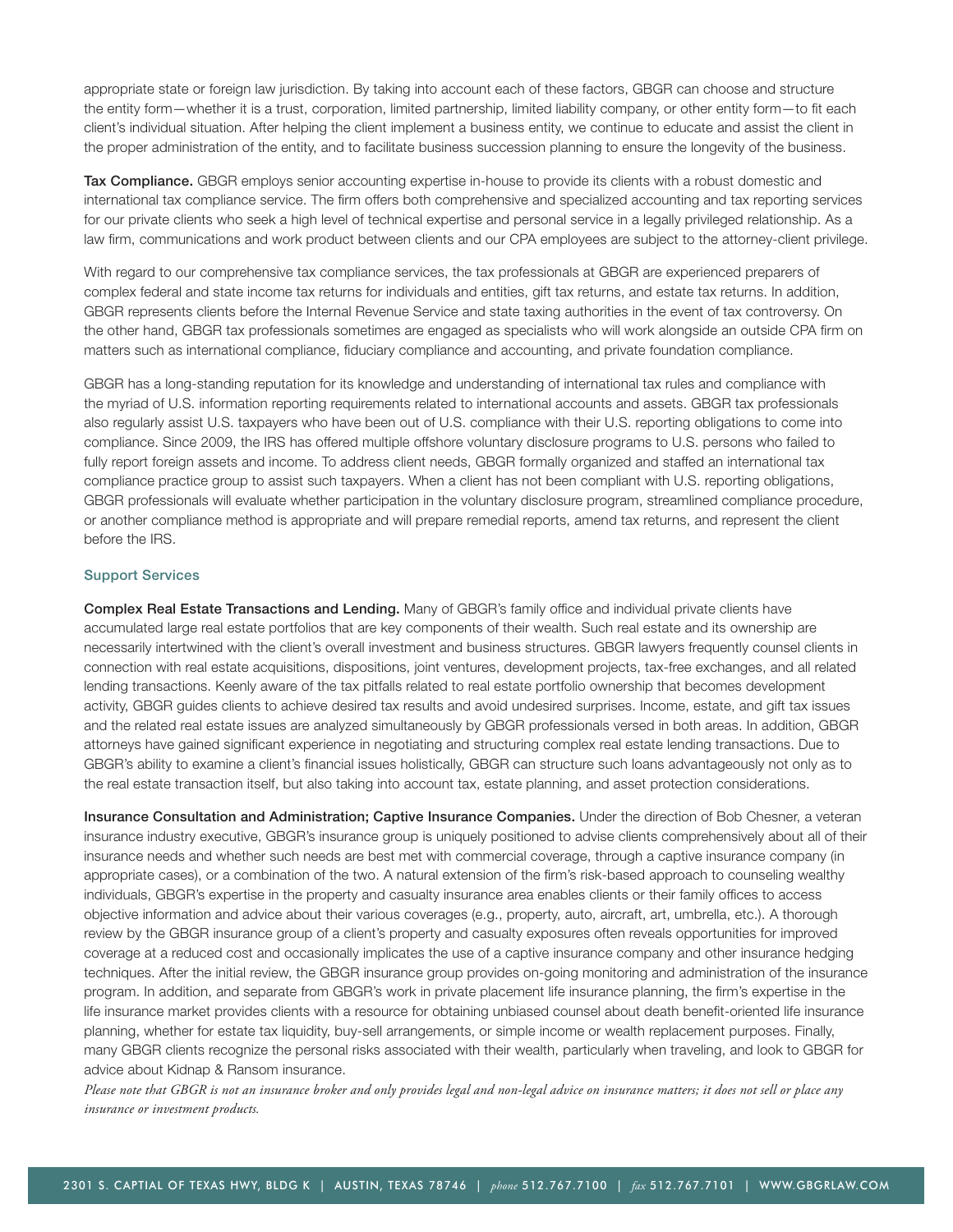**Complex Structure Administration.** Because GBGR approaches client representations in a holistic manner, we understand that the careful administration of complex legal structures is the next logical step following planning and implementation. Accordingly, the firm offers a comprehensive suite of services to assist clients and their other advisors in the administration of international estate planning, private placement life insurance, and investment and business structures. Depending on the level of administrative support that GBGR clients receive from their family offices, accountants, or other legal advisors, GBGR's administrative services can be tailored to encompass virtually all administrative needs or they can be limited to only a few areas. The scope of administrative services includes tax reporting; reporting to local administrative bodies; liaison services with trustees, protectors, asset managers, and custodians; maintenance of corporate or partnership books and records; facilitating contributions to or withdrawals from structures; and general transactional assistance. GBGR has developed proprietary filing and record-keeping systems in all of the areas with respect to which the firm offers administrative support services, and such systems provide clients with ready access to historical data when it is required. In order to ensure optimal costeffectiveness of these administrative services, the majority of the work is performed by non-lawyer professionals and GBGR charges for administrative services at a reduced hourly rate schedule as compared to its charges for international planning and implementation projects.

Family Office Support. Although many of GBGR's clients are organized as family offices and seek GBGR's counsel from the firm's various practice areas in the same way an individual client would, GBGR also offers clients the opportunity to receive more structured support of a client's family office when requested. This service is rendered by providing office arrangements, support staff, and general infrastructure as needed, and it enables a family office to operate at a highly efficient level by virtue of its proximity to and close interaction with the GBGR team members involved with the representation.

Investment Portfolio Planning (Legal and Tax Matters). GBGR approaches the representation of wealthy individuals from a "big picture" perspective, and we believe that includes becoming knowledgeable of and involved in the client's overall financial picture, the centerpiece of which is typically a multi-asset class investment portfolio. Whether the portfolio is a mature, welldiversified mix of investment classes, a concentrated position situation, or a recently liquidated portfolio consisting primarily of cash, GBGR lawyers have the knowledge and experience to work side by side with the client's investment advisors to address portfolio-related challenges. Accordingly, we offer legal and tax representation in a very broad range of investment-oriented transactions, including portfolio tax-efficiency planning, such as private placement life insurance and deferred annuities, liquidity and diversification planning techniques for single stock positions (collars, prepaid variable forward contracts, etc.), complex asset acquisitions (hedge funds, funds of funds, leveraged bond funds, private equity funds, direct private equity or venture investments, etc.), and structural planning for non-U.S. investments. GBGR lawyers have long-standing, senior executivelevel relationships with a large and diverse group of U.S. and non-U.S. investment management firms (in both traditional and alternative investment areas), investment consultants, private banks, brokers, and custodians. Our commitment to maintaining and expanding such relationships has allowed us in many cases to obtain preferential fee and capacity arrangements for GBGR's client base. Moreover, we demonstrate our dedication to understanding and participating in our clients' investment portfolio issues through professional alliances with the investment management community.

## Attorney Curriculum Vitae Summaries

## *Leslie C. Giordani*

### (lgiordani@gbgrlaw.com)

Leslie primarily represents high net worth individuals and family offices in the design, implementation, and administration of domestic and international trust, investment, and life insurance structures. She also consults generally to major financial institutions and boutique financial service providers on matters of interest to the high net worth marketplace. Leslie is board certified in Estate Planning and Probate Law (Texas Board of Legal Specialization), is listed in The Best Lawyers in America, and is a Fellow of the American College of Trust and Estate Counsel (ACTEC). A frequent author and speaker in the areas of life insurance, asset protection, and foreign trust planning, Leslie serves as a contributing author of the four-volume treatise, Asset Protection: Domestic and International Law and Tactics (Thomson/West Group, updated quarterly), and has also been quoted in various national publications Leslie also co-authored, with Bob Chesner, Bloomberg BNA's Tax Management Portfolio 870, 1st, "Private Placement Life Insurance and Annuities." Leslie graduated with honors from the University of Houston Law Center in 1990, where she served as Articles Editor of the Houston Law Review and was inducted to the Order of the Coif. Prior to law school, she practiced nursing for several years, after receiving a B.S.N. with highest honors from Wayne University in Detroit, Michigan in 1983.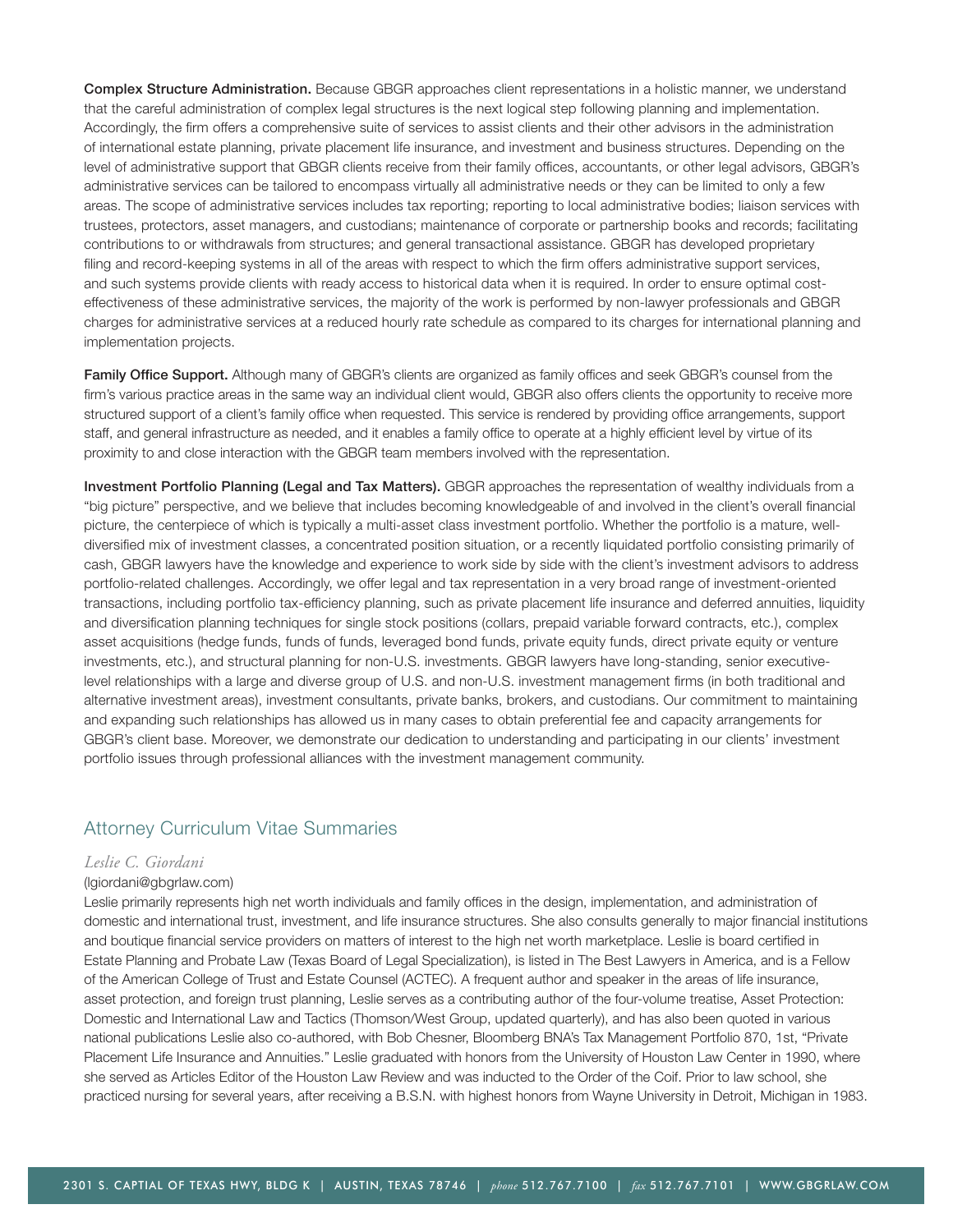## *Michael H. Ripp, Jr.*

### (mripp@gbgrlaw.com)

Michael represents high net worth individuals and family offices in the design, implementation, and administration of domestic and international trust, investment, and life insurance structures, including the tax planning and compliance aspects of such structures. A significant portion of his practice involves advice regarding mechanisms for deploying leverage in the acquisition or monetization of assets, including real estate. In addition, he counsels major financial institutions and boutique financial service providers on matters of interest to the ultra-high net worth marketplace, including advice to hedge fund and fund of funds managers regarding the establishment and operation of insurance dedicated funds (IDFs), including an IDF's legal and business relationships with domestic and international insurance carriers. Michael's practice also includes counseling fiduciaries with respect to the administration of trusts and estates, and he is Board Certified in Estate Planning and Probate by the Texas Board of Legal Specialization. Michael graduated from Washington University School of Law in 1997 after receiving his B.B.A. in Business Analysis (Management Information Systems) from Texas A&M University in 1994.

## *Cindy L. Grossman*

### (cgrossman@gbgrlaw.com)

Cindy's practice encompasses a wide variety of corporate and partnership transactions with international, federal, and state tax implications, including stock and asset acquisitions, partnership freeze transactions, planning, structuring, and implementation of mergers, real estate transactions, and other recurring and non-recurring business transactions. Cindy has a breadth of experience in corporate and partnership formation and operation, entity conversion and reorganization, business planning, business succession planning, and asset protection planning. She represents business clients at all stages of their ventures, from establishing start-ups and negotiating and structuring angel and later round debt and equity financing, to growth planning and implementation, to devising and implementing appropriate exit strategies, including equity and asset sale transactions. Cindy also assists clients with proper planning and structuring of cross-border transactions, as well as with strategic offshore placement of business assets for asset protection and tax planning purposes. Cindy utilizes her expertise in tax-efficient entity planning to assist individual clients in the establishment or maintenance of complex estate planning structures involving partnerships, limited liability companies, and other entity types. In addition to her experience with entities, Cindy has represented clients in federal and state tax controversies. Cindy graduated from The University of Texas School of Law in 2004 after receiving her M.A. in philosophy from The University of Tennessee at Knoxville in 2002 and her B.S. in Biology as well as her B.A. in Religious Studies from Emory University at Atlanta in 2000. Cindy is licensed in Texas and New Jersey.

### *Steven D. Baker*

### (sbaker@gbgrlaw.com)

Steven counsels individuals and fiduciaries in a wide variety of estate and business succession, charitable giving, and estate and trust administration matters. With an eye toward minimizing the burdens of taxation and uncertainty, Steven designs and implements the vehicles most appropriate for meeting each client's unique needs (including wills, revocable trusts, irrevocable trusts for children and other family members, charitable trusts and foundations, business and investment entities, durable powers of attorney, and health care directives) and then assists each client with maintaining those structures. Steven also advises personal representatives, trustees, settlors, and beneficiaries regarding the efficient and effective administration of estates and trusts, including compliance with the myriad of tax and non-tax obligations and implementation of judicial and non-judicial modifications and settlements. Steven is Board Certified in Estate Planning and Probate Law by the Texas Board of Legal Specialization and in Estate and Trust Law by the Arizona Board of Legal Specialization. He graduated from the University of Texas School of Law in 1997 after receiving his B.B.A. in Accounting and M.P.A. in Taxation from the University of Texas at Austin in 1993 and is a Certified Public Accountant.